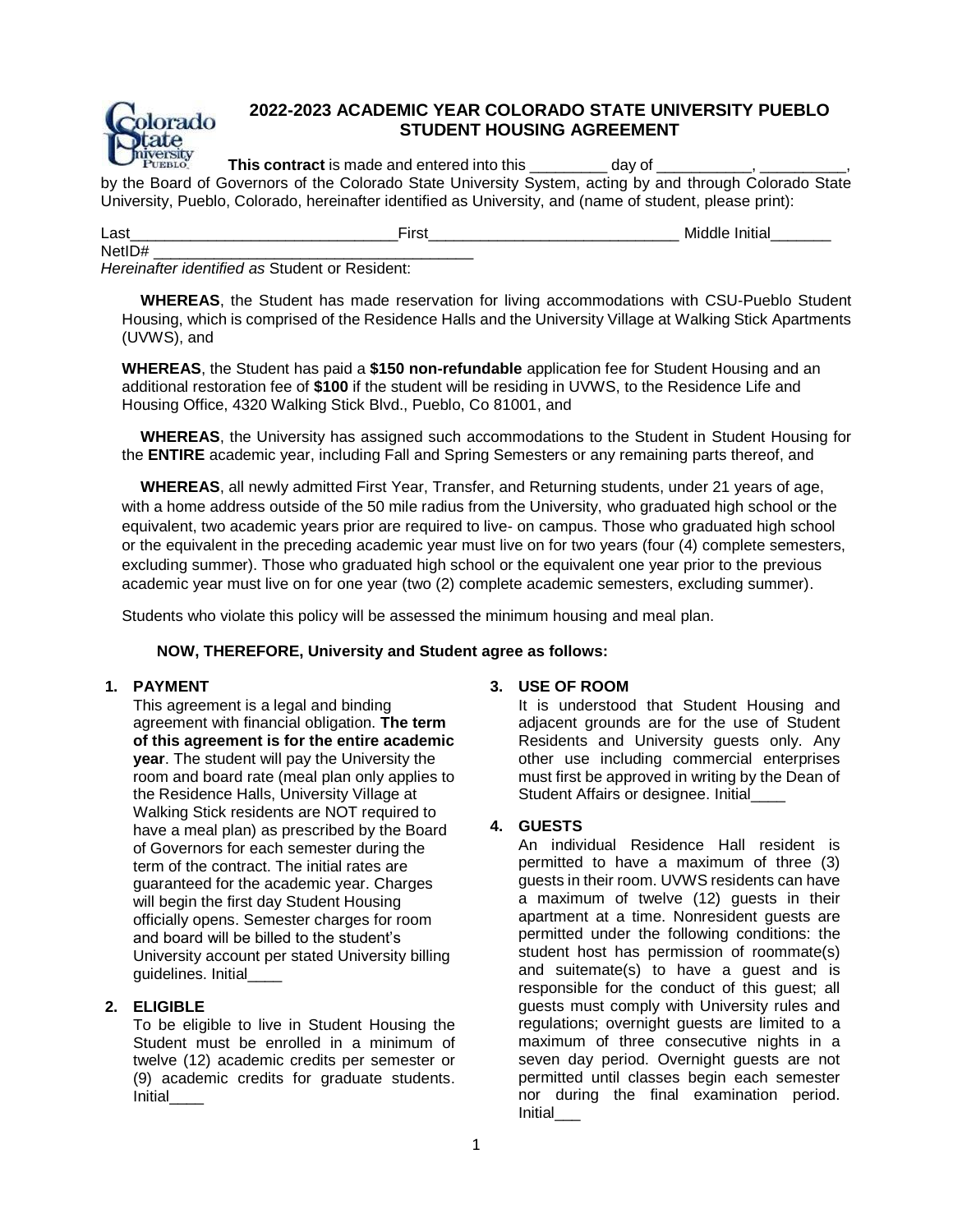### **5. WEAPONS/EXPLOSIVES**

Deadly weapons are prohibited on campus, except for the exceptions stated in C.R.S. 18- 12-105.5. No deadly weapons are allowed in Student Housing. This includes any common areas, rooms, or offices.

Student agrees not to possess or use any weapons or explosives in such areas, waives any legal rights related to the possession of weapons, and acknowledges they are prohibited. This waiver is voluntary, in exchange for living in CSU-Pueblo Student Housing, and applies even if Student has a lawful permit to carry a concealed firearm pursuant to C.R.S. 18-12-201 et.seq. This waiver also includes all rights that may be asserted by Student under the Second Amendment to the United States Constitution or Article II, Section 13 of the Colorado Constitution. Any possession or use of any weapon in CSU-Pueblo Student Housing may result in further action under applicable law or University disciplinary procedures. "Deadly weapon" means any of the following which in the manner it is used or intended to be used is capable of producing death or serious bodily injury: a firearm (handgun, automatic, revolver, pistol, rifle, shotgun, or other instrument or device capable or intended to be capable of discharging bullets, cartridges, or other explosive charges) knife, bludgeon, or any other weapon, device, instrument, material, or substance, whether animate or inanimate. Flammable liquids and explosives of any nature, including fireworks, are not permitted in the Student Housing. Students found in violation of this provision may have their Student Housing agreement terminated immediately and such violation may result in further action under applicable law or University disciplinary procedures. Initial\_\_\_\_

# **6. APPLIANCES**

To help ensure a safe environment, the following appliances are permitted in the Student Housing: coffee pots, air popcorn poppers, pop – up toasters, hair dryers, electric shavers, radios, TVs, stereos and irons. A Microfridge is provided for each Residence Hall room; therefore microwaves and refrigerators and freezers are not allowed in the Residence Halls. UVWS residents are allowed to have 700 watt microwaves for their kitchen units only. No homemade electrical appliance will be permitted. You must provide an UL approved power strip with a self- contained circuit breaker

if you plan to operate appliances in your room. Octopus plugs are not permitted. Additionally, residents must be present when using any cooking appliance or iron in student rooms, apartment kitchens or hall kitchens.

Those items which are NOT allowed include but are not limited to: electric heaters, oil popcorn poppers, hotplates, toaster oven, "George Forman" or similar grills, open coiled or open flame appliances, deep fryers, convection ovens and any appliance with open heating element and torchiere lamps and neon lights. Also, only halogen lights with guards will be permitted (see approved appliances in the Residence Life and Housing Handbook) **Initial** 

# **7. FURNITURE**

University property, including furnishings, must not be moved from the assigned area within the Student Housing without authorization of the Director of Residence Life and Housing or designee. All furniture assigned to student rooms must remain in the designated room. No furniture is to be removed from rooms or common areas. Any items i.e. clothing, bedding and belongings must be BUG FREE upon move-in to the on-campus residences. Students wishing to bring additional furniture such as a couch for University Village at Walking Stick must receive approval prior to bringing additional furniture into the apartment. Apartment students are NOT permitted to bring mattresses. Water-filled furniture is not permitted. Initial

# **8. SALES/SOLICITATION**

Sales and solicitations must be authorized in writing by the Director of Residence Life & Housing or designee. Door-to-door soliciting and advertising is prohibited. Initial\_\_\_\_

# **9. PETS**

The only pets allowed in Student Housing are non-threatening fish kept in bowls or in aquariums less than ten (10) gallons. Residents that have pets may have their Student Housing Agreement terminated. Assistance and Service Animals are allowed with proper approval obtained from the Disability Resource Office. A student needing a service or Assistance animal should contact the Disability Resource Office and the Office of Residence Life and Housing to make the arrangements at least thirty (30) days prior to moving into Student Housing. Initial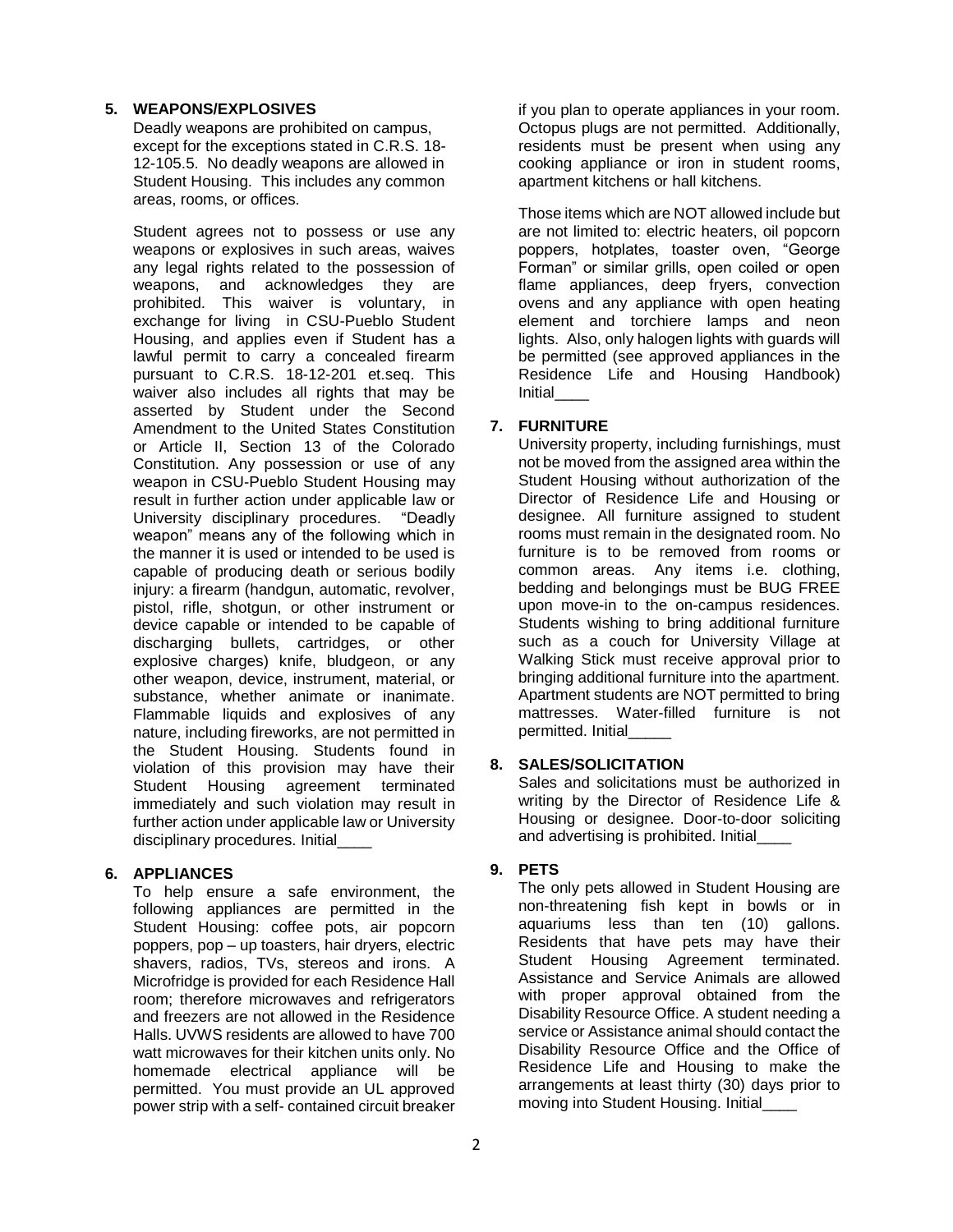#### **10. ALCOHOL/DRUGS/MARIJUANA**

Fermented malt beverages or intoxicating liquors are not allowed in the University Housing except as outlined in the Residence Life and Housing handbook. No illegal drugs are allowed in University Housing including residence halls and apartments. It is a violation of Federal Law to possess marijuana in any quantity and for any reason. Possession of marijuana and drug paraphernalia is strictly prohibited in Student Housing and on campus. This includes any possession of marijuana that may be legal under Colorado law, including use with a medical marijuana license or recreational marijuana use. Marijuana in possession of a student under 21 years of age in shall be seized and destroyed by law enforcement. Marijuana in possession of a student 21 years or older shall be destroyed by the student in the presence of two housing officials. The student shall be subject to disciplinary action pursuant to the Student Code of Conduct for any violation of this provision. Initial\_\_\_\_

#### **11. SMOKING**

Smoking including electronic cigarettes and or vaporizers is not allowed in Student Housing. **Initial** 

#### **12. ASSIGNMENT OF ACCOMMODATION**

**Room Assignments –** Room and roommate assignments are made at the discretion of the University. Normally, priority for building and room assignment is based upon established capacities of Student Housing, residential academic programs, and Interest Based Communities, as well as the date on which this agreement, the housing application, and application fee are received in the Residence Life Office.

Subject to the availability of space, the University allows assignment of accommodations according to requested preferences on a nondiscriminatory basis. However, the University does not guarantee assignments to a particular building or unit, academic/thematic community, type of accommodation, or with a specific roommate. The Student Housing available for occupancy during academic year are subject to change. Roommate requests are granted when space is available, the requests are mutual, and applicants are eligible for requested space. Initial\_\_\_\_

#### **Special Accommodations or Needs Request**

**-** Students with disabilities and/or medical

conditions requiring special accommodations must contact the Disability Resource Office as soon as possible. Approval of special accommodations is contingent on appropriate documentation and the recommendation of the Disability Resource Office. The student should contact Residence Life and Housing to discuss housing options based upon any special needs request for an accommodation at least thirty (30) days prior to move-in day. Initial\_\_\_\_

**Reassignments –** The University reserves the right to make alternative assignment decisions or reassign students for such reasons as the University determines appropriate. These reasons include, without limitations: the uses of temporary accommodations when permanent space is not available, construction, renovation, and/or maintenance activities, roommate conflicts, health, safety, and/or security concerns, pending disciplinary action, and noncompliance with University regulations. Room reassignment, utility or facility disruptions, or class conflicts with meal serving periods, shall not result in the reimbursement or reduction of room and meal plan rates. Accommodations are assigned at maximum design capacity. Unoccupied rooms and/or spaces are reserved for use by the Residence Life and Housing. If a vacancy occurs in an assigned room/suite, the remaining resident(s) of the room agree(s) to accept other roommate(s) as assigned by the University, move to another open room or buy out the room as a single. Initial\_\_\_\_

**Room Changes -** Student requests to change rooms are honored only with advance and written approval from housing staff. All unapproved room changes will be subject to a \$50 fee as well as disciplinary action. Students may also be returned to their original room. Students who wish to change rooms after assignments will be assessed a \$50 room change fee for cleaning the room. Initial\_\_\_\_

**Consolidation -** The University reserves the right to consolidate single occupants residing in multiple capacity rooms. If the occupant is reassigned and does not move to a double room as requested, the occupant will be charged at the single room rate and may be subject to disciplinary action. Initial

### **13. RIGHT OF ENTRY**

The University recognizes the right to privacy. However, employees or designees of the University may enter a student's room without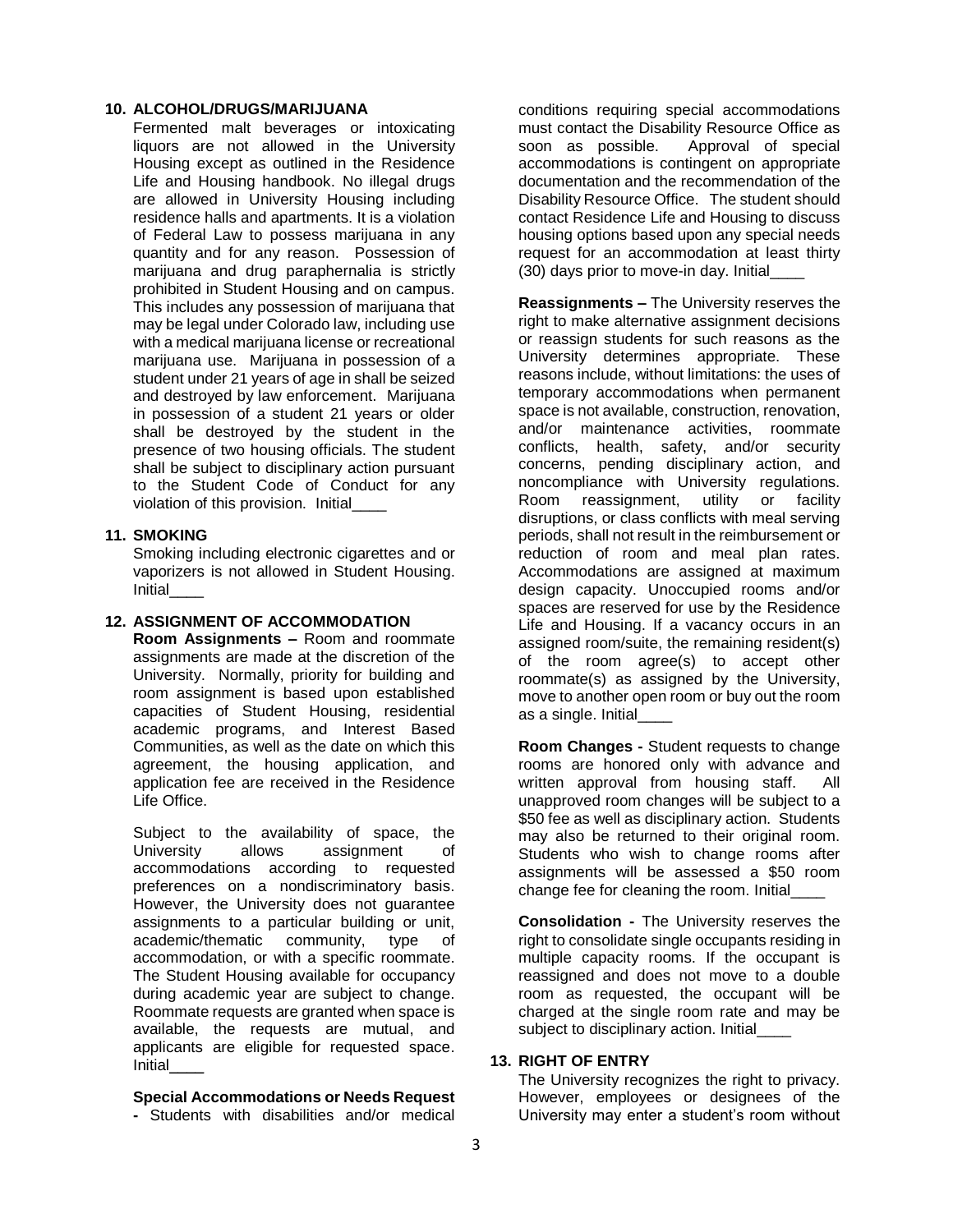permission for health, safety, welfare, maintenance purposes, pest control, occupancy verification or in the event that there is reason to believe the student has violated or is violating University policies, Residence Life and Housing policies, state, local, or federal laws. Housing Staff members may enter a room in the event that a noise disturbance (i.e. alarm clock, loud noise, etc.) is occurring in the absence of the resident, or to check the occupancy status of the room. Initial\_\_\_\_

### **14. LIABILITY FOR PERSONAL POSSESSIONS**

The University assumes no liability for the loss, damage to, or theft of property belonging to the student. The University shall not be liable for claims for damage by reason of any injury or injuries to any person or persons, or damage to property which in any way arises out of the use and occupancy of the Student Housing. This includes, but is not limited to: failure of electrical power, plumbing, sewer, or presence of snow, steam or the occurrence of leakage, explosion, fire, smoke, natural occurrences, law or government action, or any rule of regulation of any government agency. The student is responsible for obtaining personal property insurance. Initial

### **15. ABANDONMENT – PERSONAL PROPERTY**

If a student abandons any personal property in the student room (or storage areas as applicable) following the termination of this Agreement and the checking out by the resident, such property shall be disposed of according to University procedures. (See Residence Life and Housing Handbook). Initial\_\_\_\_

# **16. KEYS**

Each student is issued keys (student identification card) to their room and main entrances. Loss of keys during residency or failure to return the keys at time of check-out will result in charges being assessed to the student for a change of lock or replacement. **Initial** 

### **17. INTERNET SERVICES**

Internet service is available to each room. The student agrees to only use the internet for lawful purposes. Any violation of Federal, State and/or local laws, or a violation of any University Information Technology policies, the Student Code of Conduct policies in relation to use of the internet, or any other university policies is a violation of the agreement and will constitute of breach of this agreement. The

student agrees to indemnify and hold harmless the agents, employees and assigns of the Board of Governors of the Colorado State University System, and Colorado State University-Pueblo against any claims arising out of or in relation to, the students' use of the internet. Initial\_\_\_\_

#### **18. DAMAGE LIABILITY**

The student is responsible for any damage they cause to University property and agrees to pay for the replacement or restoration of the property. Damage within the students' space or common areas is the joint responsibility of the students assigned to the space or common area unless individual responsibility can be determined. Damage charges will be assessed and charged to any accounts held by the University or a "hold" may be placed on transcripts or further registration until the account is paid in full. Initial\_\_\_\_

**19. DINING AND MEAL PLAN INFORMATION All Residence Hall students are required to purchase a meal plan.** University Village at Walking Stick students are NOT required to have a meal plan. Each resident will be required to show his/her University I.D. card before receiving each meal. Food service privileges are non-transferable in part or in whole. Food service is not provided over the Break recesses. Should unanticipated adverse market and economic conditions arise, adjustments in the food service may be necessary. No refund is made for missed meals and missed meals are not transferable to others. When a student purchases a meal plan with flexible dollar plan, the dollar amount of the flexible dollar plan listed is for the entire semester. Students with special dietary needs are encouraged to talk with the food service manager for accommodations. Meal plans may be changed any time prior to check in and up through the second week of the semester. Any meal plan exception must be approved in writing by Auxiliary Services. A Student whose Student Housing agreement is terminated will be assessed one half of the remaining meal plan. The only exception to this assessment is if the Student cancels the agreement pursuant to Section 21 or is released from the agreement pursuant to Section 23. Initial

#### **20. FAILURE TO COMPLETE CONTRACT This contract is binding for the entire academic year (Fall and Spring Semesters) or remaining portion**. Failure to complete the contract for any reason, including disciplinary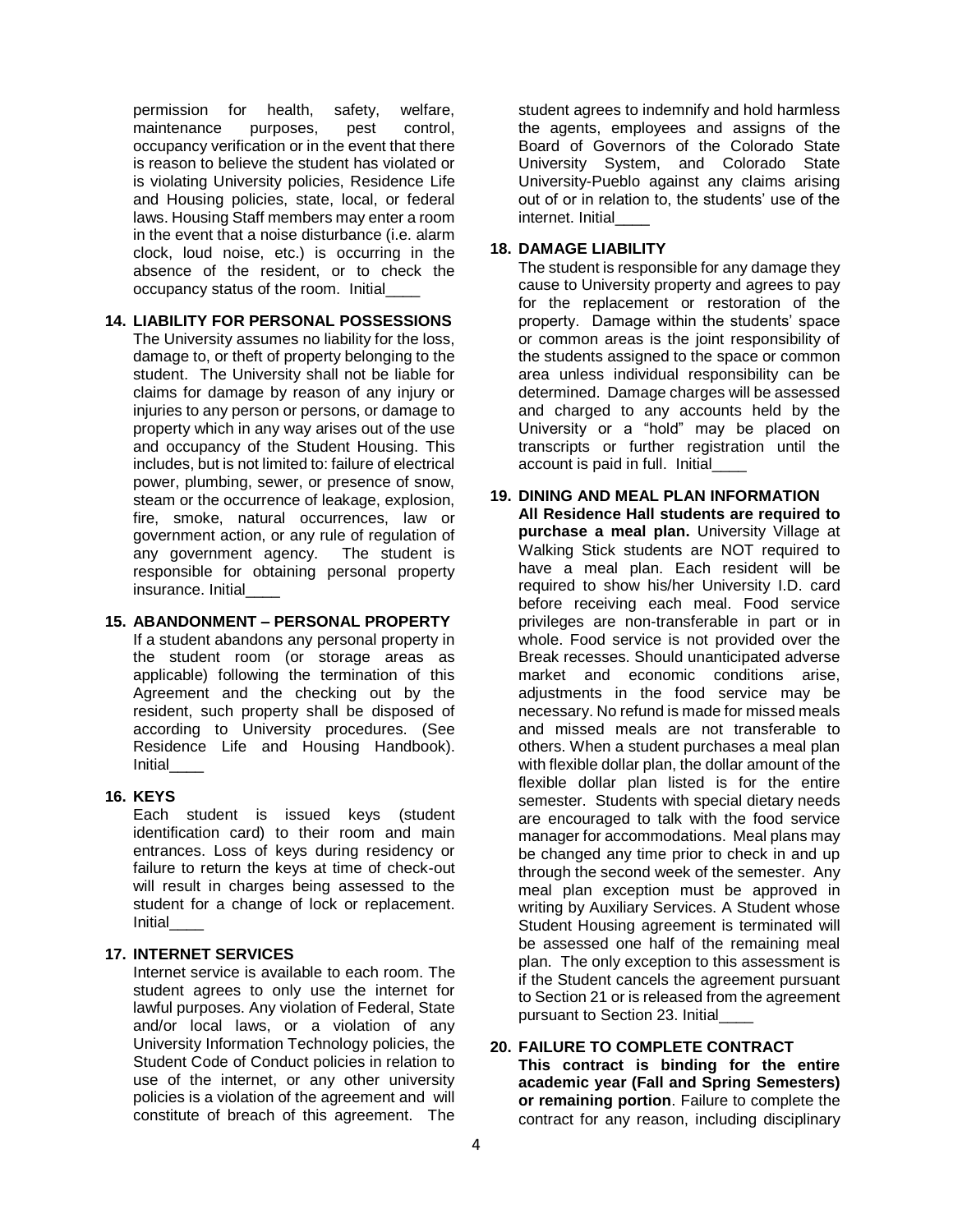removal from the University or Student Housing, will be considered a default of this agreement. No transfer of contract to another student is permitted. Initial

### **21. CANCELLATION OF AGREEMENT BY STUDENT**

A Student may cancel this agreement prior to occupancy upon written notice of cancellation. **Initial** 

| Prior to                | 100% Room Charge      |
|-------------------------|-----------------------|
| check-in                | Refunds               |
| First week of           | 80% Room Charge       |
| the term                | Refunds, if withdrawn |
| Second week             | 60% Room Charge       |
| of the term             | Refunds, if withdrawn |
| Third week              | 40% Room Charge       |
| of the term             | Refunds, if withdrawn |
| After the<br>third week | None                  |

### **22. DEFAULT**

Default will occur if: (1) a Student fails to occupy Student Housing by the first day of each semester, unless written approval has been obtained by the Director of Residence & Housing or designee; (2) the student fails to pay the room rate and board rate as prescribed by the University billing guidelines; (3) the Student violates any term of this agreement; (4) the Student moves out of Student Housing prior to the end of the term of this agreement or (5) the Student is removed from Student Housing by the University. In the event of default the Student will be assessed the full amount of this agreement and will forfeit the deposit. **Initial** 

# **23. RELEASE FROM AGREEMENT PERMITTED**

Under the following circumstances the Student, after filing a written request to the Director of Residence Life & Housing or designee, may be released from this agreement without further financial obligation: (1) graduated, (2) withdrawn from the University (If the student withdraws from the University, the student agrees to vacate within 24 hours of withdrawing) (3) married or (4) there is a documented significant, unexpected and/or major change beyond the control of the student that occurred after signing the agreement and/or moving into the assigned space. The student will receive written approval or denial of the request within 30 days of submission. The Student's room and board and meal plan will be

pro-rated to the time of official check out. **Initial** 

# **24. CHECK-OUT REQUIREMENTS**

Students checking-out of a room must complete all required procedures. These include cleaning of room, completion of room condition report (RCR), and turning in keys to the front desk of the student's assigned Residence Hall/UVWS Office. Charges will continue until check-out process is completed. Any student not remaining in on-campus housing for the Spring Semester must have completed all check-out procedures and removed their belongings from their room before 10:00 a.m. on the day the hall closes for Winter Break. Failure to complete the checkout process will result in a \$50.00 late check-out penalty and daily prorated room-and-board charges. Initial\_\_\_\_

### **25. HOUSING DURING BREAK PERIODS**

Student Housing will be closed for the break periods. Students may arrange for temporary housing during the break periods for an additional charge. Food Service is not available during this time. Students may leave their belongings in their rooms during the breaks at their own risk. Students living in UVWS must have prior approval to stay during the break.

On Thanksgiving and Spring Break, the Residence Halls will close on the Friday prior to the scheduled break. At the end of the semester, students must leave 24 hours after their last final examination or by 10am on the Saturday after the last final exam, whichever occurs first. Initial\_\_\_\_

### **26. TERMINATION OF STUDENT HOUSING AGREEMENT BY THE UNIVERSITY**

The Director of Residence Life & Housing or designee, may immediately terminate or temporarily suspend this contract if the student and/or situation pose a direct threat to individuals and/or the community. The University reserves the right to terminate this contract for: failure to make payment of charges as required by this agreement; suspension or expulsion from the University; and/or disciplinary action. The University also reserves the right to terminate or suspend this contract for failure to comply with policies and rules contained in the following materials, which are made part of this Student Housing Agreement: Colorado State University – Pueblo Housing application, Residence Hall brochures and online documents, including the Resident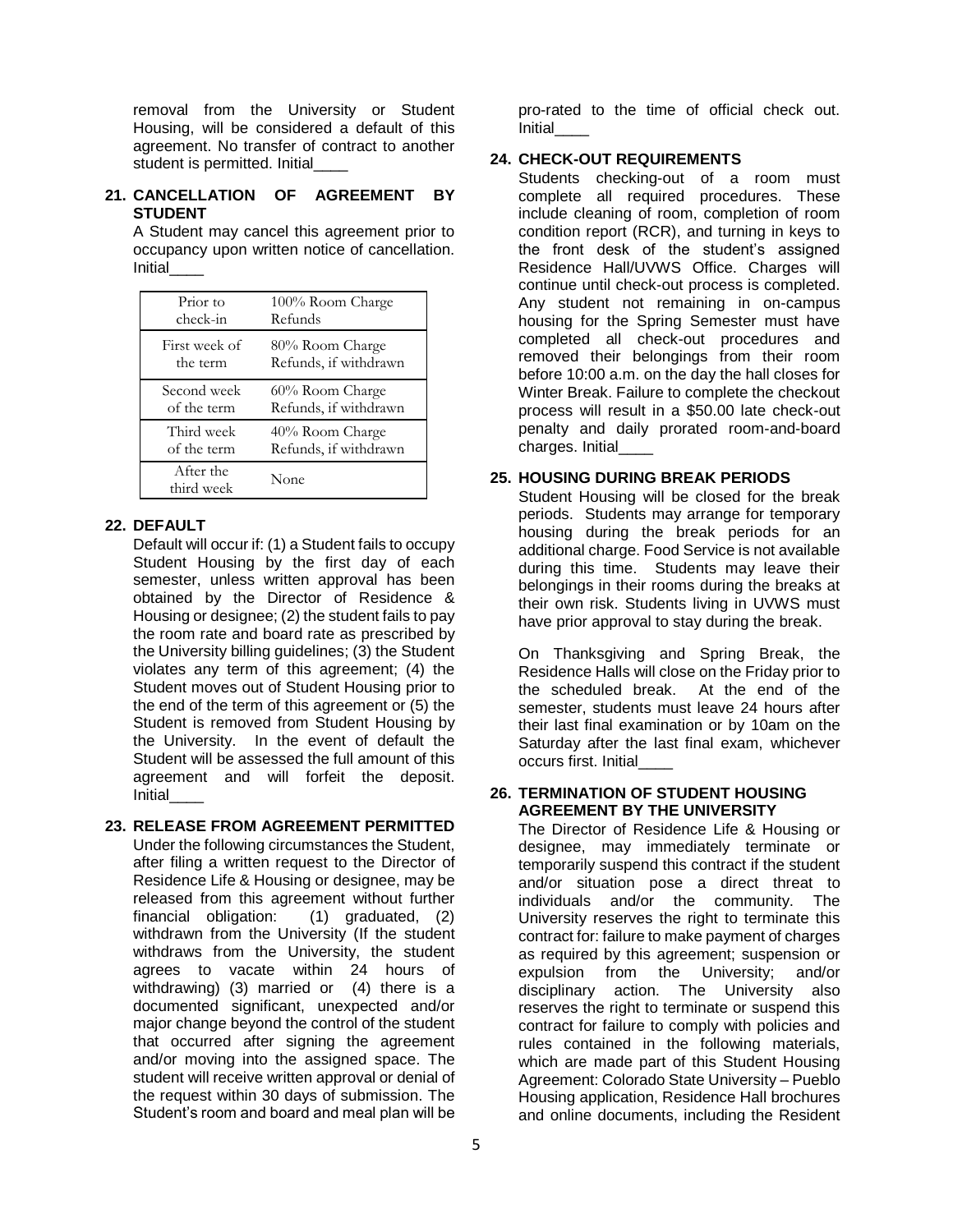Handbook, and Colorado State University – Pueblo Student Code of Conduct. If this contract is terminated by the University, the student will be subject to the financial penalties for terminating occupancy as stated in Section 21. Initial\_\_\_\_

### **27. WITHDRAWAL/EVICTION NOTICE**

Should the student withdraw from the University for any reason or be removed from Student Housing, the student agrees to vacate Student Housing within 24 hours. Students who have completed final exams at the end of a semester and whose behavior is disruptive to other students will be required to vacate the university housing immediately. Initial

#### **28. EXCEPTIONS/TERMINATION**

Any exception to the contract must be requested, documented, and approved in writing by the Director of Residence Life & Housing or designee. The student agrees that the University may terminate this contract and take possession of the room for violation of the contract. Initial

### **29. PEST CONTROL**

Pests can pose significant problems to people, property, and the environment. All universities are located in areas where pests can be present. Residence Life and Housing is committed to an effective and efficient response to residents who report pests such as roaches, bedbugs, mice, or any other insect or vermin in rooms, units, or other parts of communities. Regular pest control measures include inspections, structural and housekeeping controls, and material treatments as needed. Residence Life and Housing reserves the right to enter and treat any living space as required for pest control/management. To report a pest sighting, residents must contact the front desk or the main office at 549-2602 as soon as possible. Residents will not be refunded housing charges when pest control is being done to their rooms, and residents may be moved to other housing as necessary, including on a permanent basis. **Initial** 

### **30. COMMITMENT TO DIVERSITY**

Colorado State University - Pueblo does not discriminate on the basis of race, age, color, religion, national origin, gender, disability, sexual orientation, gender identity, veteran status or disability, and complies with all Federal and Colorado state laws, regulations, and executive orders regarding affirmative

action requirements and discrimination.

The students and staff of Residence Life and Housing at Colorado State University-Pueblo are a multicultural community of individuals. We are of diverse racial, ethnic, and class backgrounds and national origins. Our views encompass a broad spectrum of religious and political beliefs, and our sexual orientations differ. We are unique in that we strive to work and live together, and in the process, we can learn from one another in an atmosphere of positive contact and mutual respect.

We are committed to behaving and expecting others to behave in ways that demonstrate our beliefs about the respectful treatment of each member of our community. We believe that we are individually and collectively responsible for our behavior and are fully accountable for our actions. We must take initiative and responsibility for our own learning and awareness of the differences that exist in our community and avoid all actions that diminish others.

Bigotry has no place within our community, nor does the right to denigrate another human being on the basis of age, physical handicap, national origin, sexual orientation, race, gender, or religious affiliation. We do not tolerate verbal or written abuse, threats, intimidation, violence, or other forms of harassment against any member of our community. Likewise, we do not accept ignorance, anger, alcohol, or substance abuse as an excuse, reason, or rationale for such behavior. All of us who work and live in Student Housing community must be committed to these principles, which are an integral part of our purpose, values, and daily activities. We expect students to respect the rights of others and to be effective citizens of Student Housing and the Colorado State University - Pueblo community. Initial\_\_\_\_

### **31. MENINGOCOCCAL DISEASE – INFORMATION - IMMUNITY**

Colorado State Law requires the following information to be provided to each new student residing in student housing, or, if a new student is under the age of eighteen years, to the student's parent or guardian. The vaccination is voluntary; the decision to vaccinate is one the student, parent(s) or guardian(s) should make in consultation with their family health care provider.